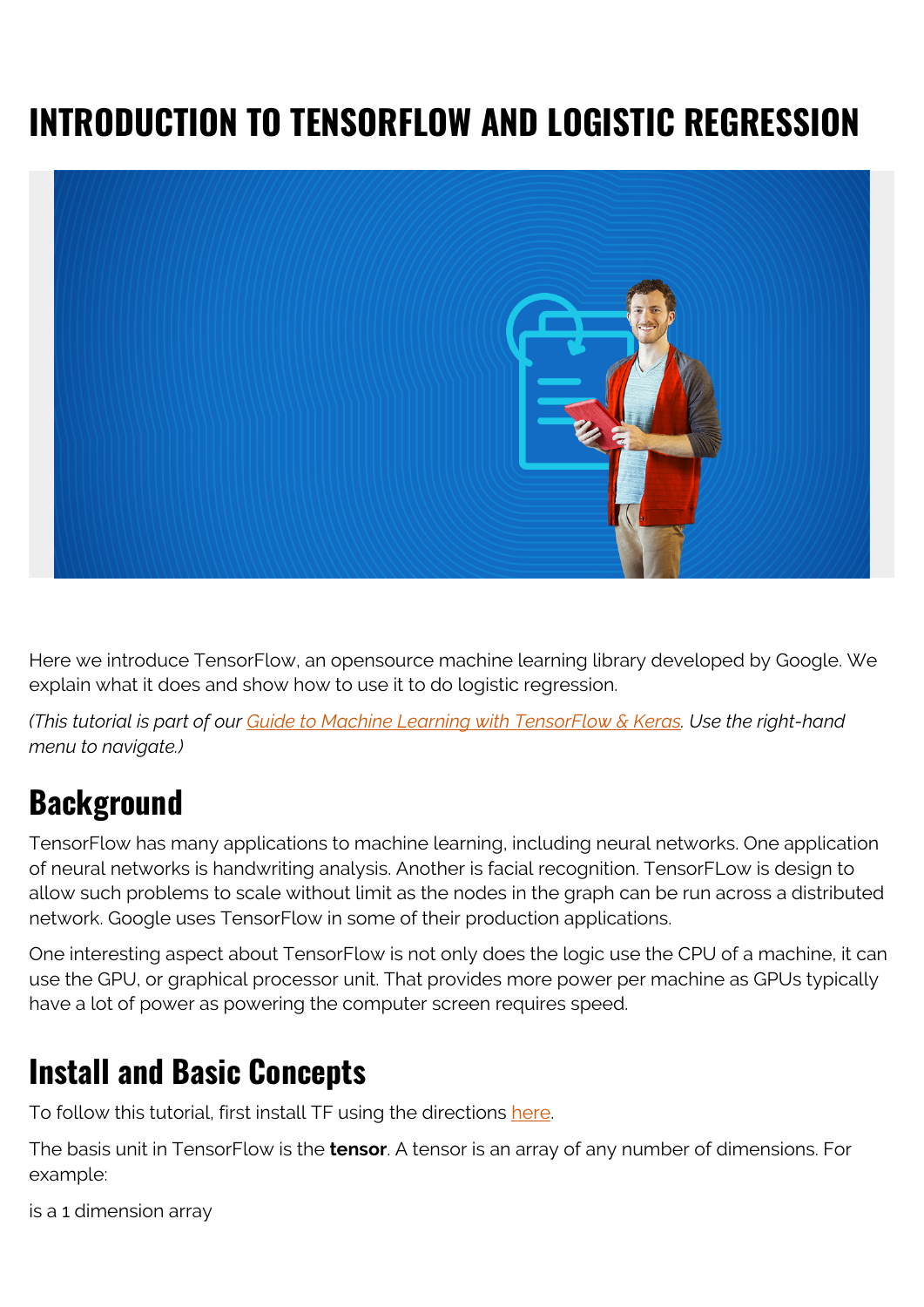] is 2 dimension array

To get started, first run Python and import TensorFlow:

#### import tensorflow as tf

You can assign values directly or make a **placeholder** where you assign the value later. For example a single value can be written:

```
x = tf constant(3.0, dtype=tf.float32)
```
Where x is an immutable **constant** (meaning you cannot change it).

But the tensor has no value until you initiate a **Session** and **run** it:

```
import tensorflow as tf
sess = tf.Session()
x = tf constant(3.0, dtype=tf.float32)print(sess.run())
Outputs:
```
Or you can write:

```
import tensorflow as tf
sess = tf.Session()
y = tf.Variable(, dtype=tf.float32)
init = tf.global variables initializer()sess.run(init)
print(sess.run())
Outputs:
, dtype=float32)]
```
In the example above, the **Variable**(s) have no value until you run **tf.global\_variables\_initializer()**.

You can add tensors and do other math, like this:

```
x = tf constant(, dtype=tf.float32)
y = tf.constant(, dtype=tf.float32)
print (x + y)print(sess.run())
outputs:
Tensor("add_4:0", shape=(2,), dtype=float32)
, dtype=float32)]
```
As you can see, the values of x and y have no value until you call **run**.

Here is another example. This is the graph of a line f(x)=mx + b, where m is the slope and b the yintercept.

```
m = tf.Variable(, dtype=tf.float32)
b = tf.Variable(, dtype=tf.float32)x = tf.placeholder(tf.float32)y = m * x + b
```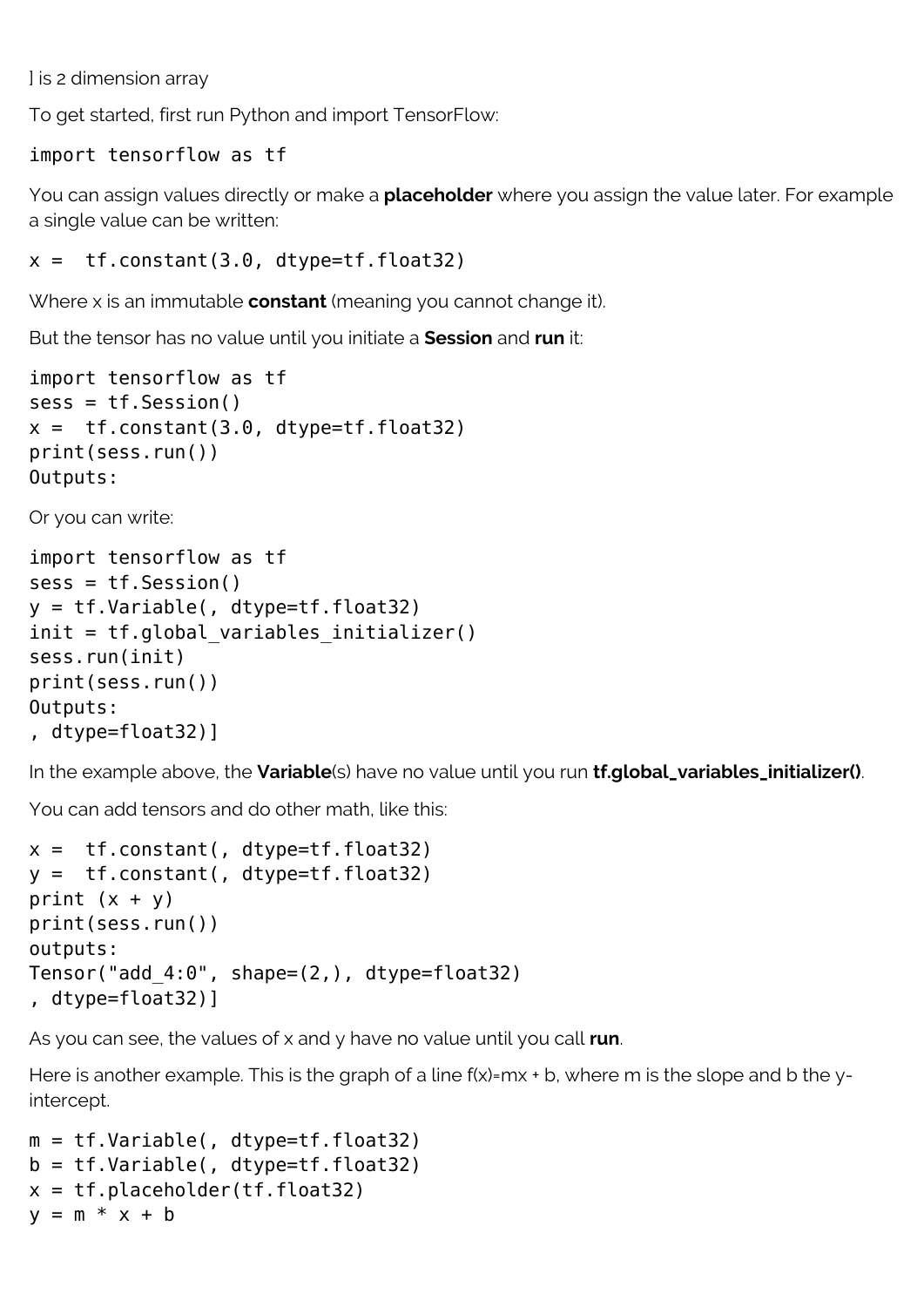You can pass an array of n values to that and run that function n times. Here we use :

```
init = tf.global_variables_initializer()
sess.run(init)
print(sess.run(y, {x: }))Outputs:
```
#### **Linear Regression with tf.estimator**

For background on logistic regression, and interpretation of the results, you can read [this document](https://www.wikiwand.com/en/Logistic_regression) [from WikiPedia](https://www.wikiwand.com/en/Logistic_regression). We also get our test data from that document. The goal is to predict the likelihood that a student will pass a test given how many hours they have studied.

Copy and paste the code below into the Python interpreter as we explain.

Having installed TensorFlow, now run **python**.

First we import pandas, as it is the easiest way to work with columnar data. The **hours** are floating numbers, like x.xx. We multiply them by 100 and convert them to an integer since the TensorFlow functions we used for logistic regression require either strings or integers.

```
import pandas
hours =passx =df = pandas. DataFrame(passx)
df = hoursdf.columns =
h = df.appendy(lambda x: x * 100).astype(int)
df=h
print(df)
outputs:
print(df)
hours pass
0 0.50 0
1 0.75 0
2 1.00 0
3 1.25 0
...
```
We create a function **input\_fn** that we can pass into the **LinearClassifier** model below. This function returns a data frame using the **[tf.estimator.inputs.pandas\\_input\\_fn](https://web.archive.org/web/20190328100945/https:/www.tensorflow.org/api_docs/python/tf/estimator/inputs/pandas_input_fn)** method.

```
def input fn(df):
     labels = df
     return tf.estimator.inputs.pandas_input_fn(
     x=df,
     y=labels,
    batch size=100,
    num epochs=10,
     shuffle=False,
```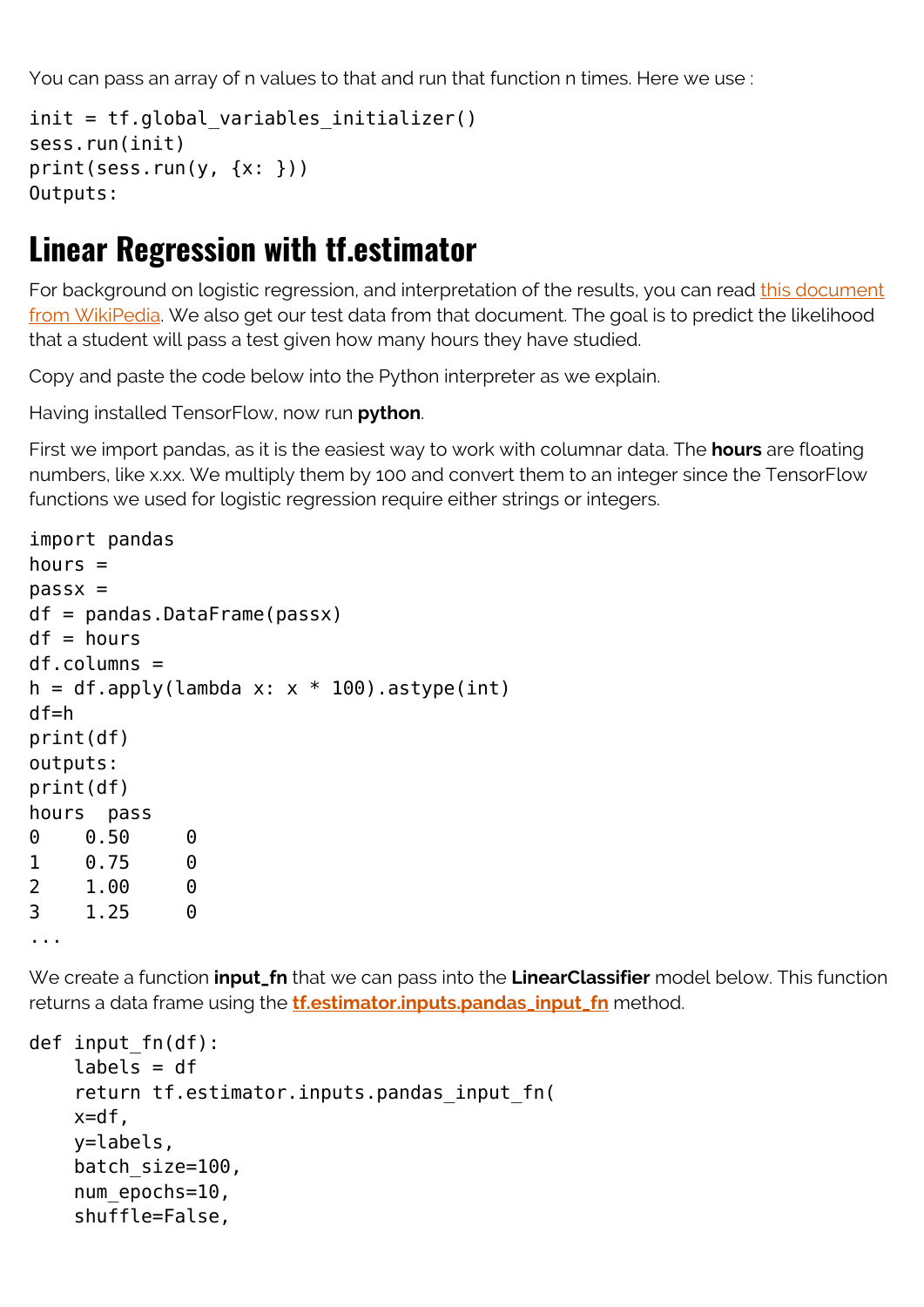num threads=5)

TensorFlow writes its working data to disk, so we give it a place to do that. And we have to create a **NumericColumn** object, since our independent variable in continuous and not categorical. Then we create the **LinearClassifier** model.

```
import tensorflow as tf
import tempfile
model dir = tempfile.mkdtemp()hours = tf.feature_column.numeric_column("hours")
base colums =m = tf.estimator.LinearClassifier(modeldir=model dir,feature columns=base columns)
```
Now we run the **train** method.

```
m.train(input fn(df), steps=None)
Outputs:
INFO:tensorflow:Create CheckpointSaverHook.
INFO:tensorflow:Saving checkpoints for 1 into /tmp/tmpS8OD2H/model.ckpt.
INFO: tensorflow: loss = 69.3147, step = 1
INFO:tensorflow:Saving checkpoints for 10 into /tmp/tmpS8OD2H/model.ckpt.
INFO:tensorflow:Loss for final step: 54.1885.
<tensorflow.python.estimator.canned.linear.LinearClassifier object at
0x7f103b560390>
```
Use same data for test data set as the training set. In real life you would split them in two. But we have very little data here.

```
results = m.evaluate(input fn(df), steps=None)
Outputs:
INFO:tensorflow:Starting evaluation at 2017-11-02-14:20:16
INFO:tensorflow:Restoring parameters from /tmp/tmpS8OD2H/model.ckpt-10
INFO:tensorflow:Finished evaluation at 2017-11-02-14:20:16
INFO: tensorflow: Saving dict for global step 10: accuracy = 0.75,
accuracy_baseline = 0.5, auc = 0.895, auc_precision recall = 0.907308,
average loss = 0.535767, global step = 10, label/mean = 0.5, loss = 53.5767,
prediction/mean = 0.585759
```
Here we print out the same results as above but in an easier to read manner.

```
print("model directory = %s" % model_dir)
for key in sorted(results):
     print("%s: %s" % (key, results))
Outputs:
accuracy: 0.75
accuracy_baseline: 0.5
auc: 0.895
auc precision recall: 0.907308
average_loss: 0.535767
```